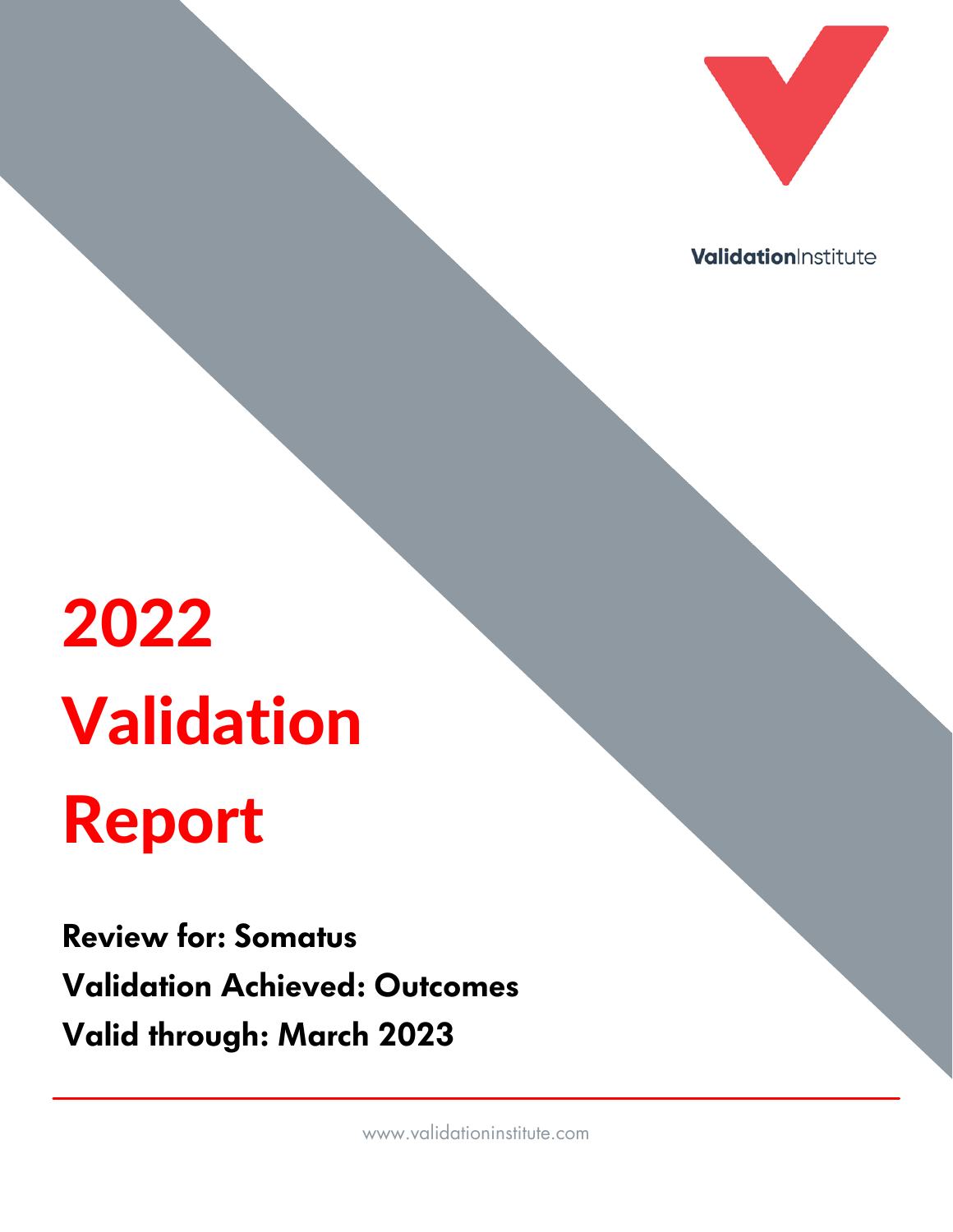**Somatus**

#### **Company Profile**



| <b>Category:</b>          |
|---------------------------|
| <b>Website:</b>           |
| <b>Public or Private:</b> |
| <b>Year Established:</b>  |
| <b>CEO:</b>               |
| <b>Company contact:</b>   |

**Kidney Care** [www.somatus.com](http://www.somatus.com/) Private 2016 Ikenna Okezie, MD, MBA

571-992-0600

#### **Description:**

**Somatus** is the nation's leading and largest value-based kidney care company, focused on delivering personalized, in-person care to people with kidney disease. The company's vertically integrated clinical services and technology delay or prevent disease progression, improve quality and care coordination, and increase the use of home dialysis modalities and rates of kidney transplantation. Founded in 2016, **Somatus** has established value-based partnerships with leading nephrology and primary care groups, health plans, and health systems to provide integrated care, helping more patients with kidney disease live better lives.

For more information visit [www.somatus.com](http://www.somatus.com/)

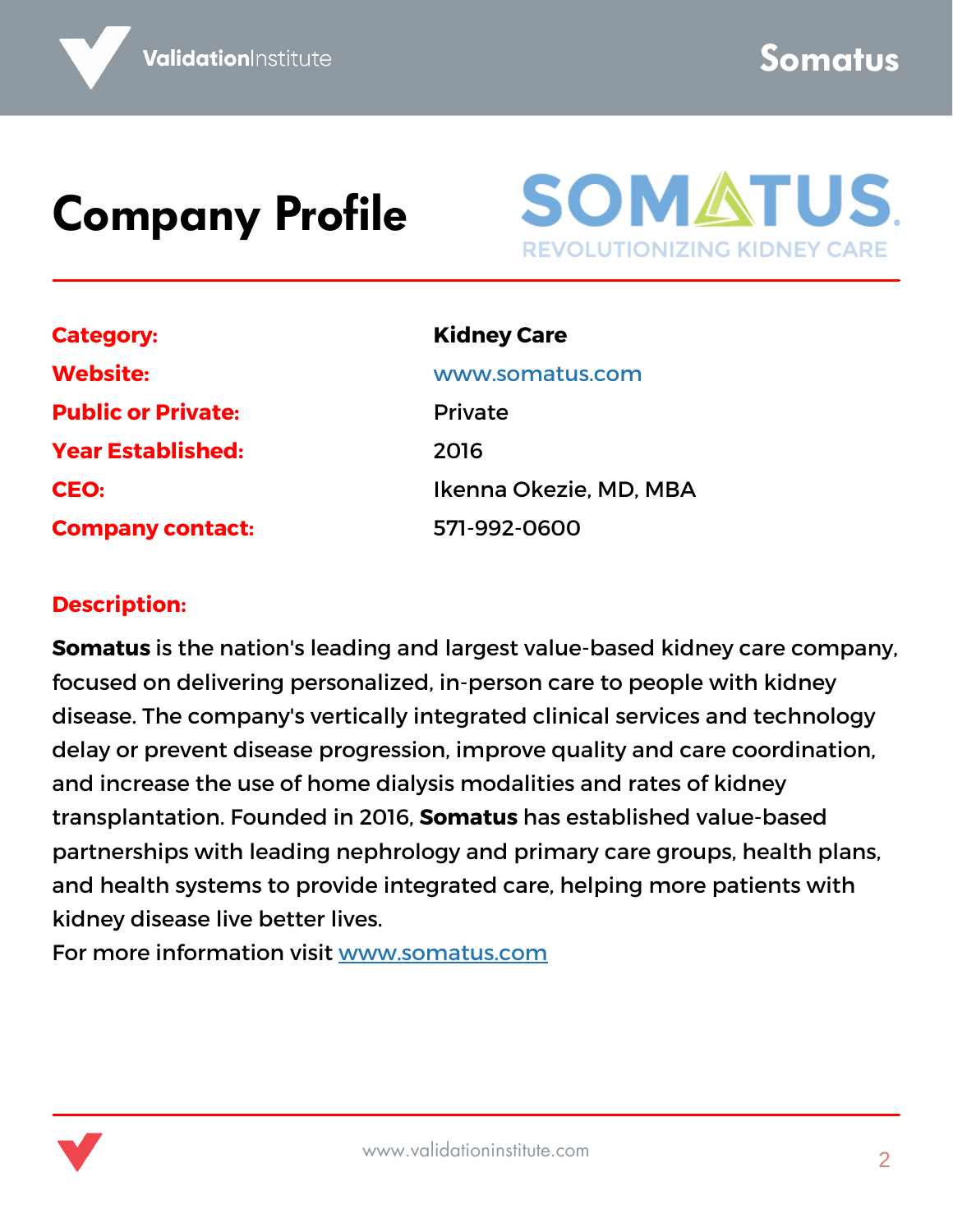### **Claim Assertion for Validation**

Kidney disease patients who get Somatus Transitions of Care Assessment (TCA) services have fewer hospital readmissions than similar patients who do not get TCA services.

TCA services include care coordination, medication management, nutrition, and social services. Services ideally begin within 72 hours of hospital discharge with the goal of improving health, safely transitioning to home, and avoiding another hospital stay.

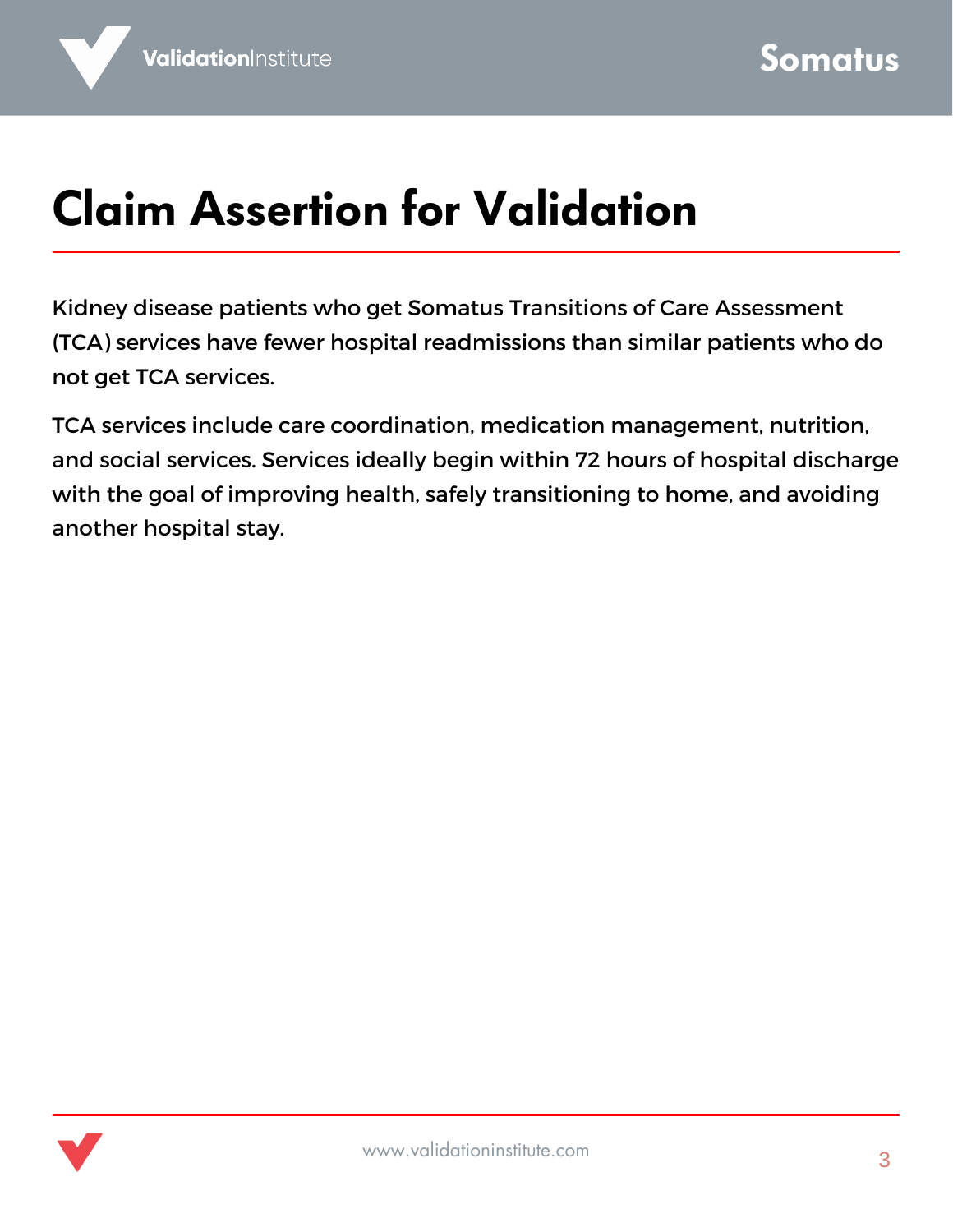### **Method / Calculation / Examples**

A total of 5,177 transitional care assessments (TCAs) were conducted within 30 days of discharge. For the evaluation, TCA discharges were propensity score matched to a group of unengaged non-TCA participant based on factors shown in Table 1.

| Trait                | Levels                 |
|----------------------|------------------------|
| Age                  | Continuous             |
| Cancer               | Yes/No                 |
| <b>Diabetes</b>      | Yes/No                 |
| Hypertension         | Yes/No                 |
| Kidney Disease Stage | Stage 4                |
|                      | Stage 5 or End Stage   |
| Payer                | Medicaid Dual-Eligible |
|                      | Medicare               |
| Sex                  | Female                 |
|                      | Male                   |

Table 1: Traits used for Propensity Score Matching

For each group, the number of all-cause hospital readmissions within 30 days of the index discharge was calculated as a percentage of the number of index discharges. Readmission rates were then compared to determine whether they differed significantly (statistically). For the adjusted estimates, factors associated with engagement were matched to balance clinical and demographic factors between participants and non-participants.

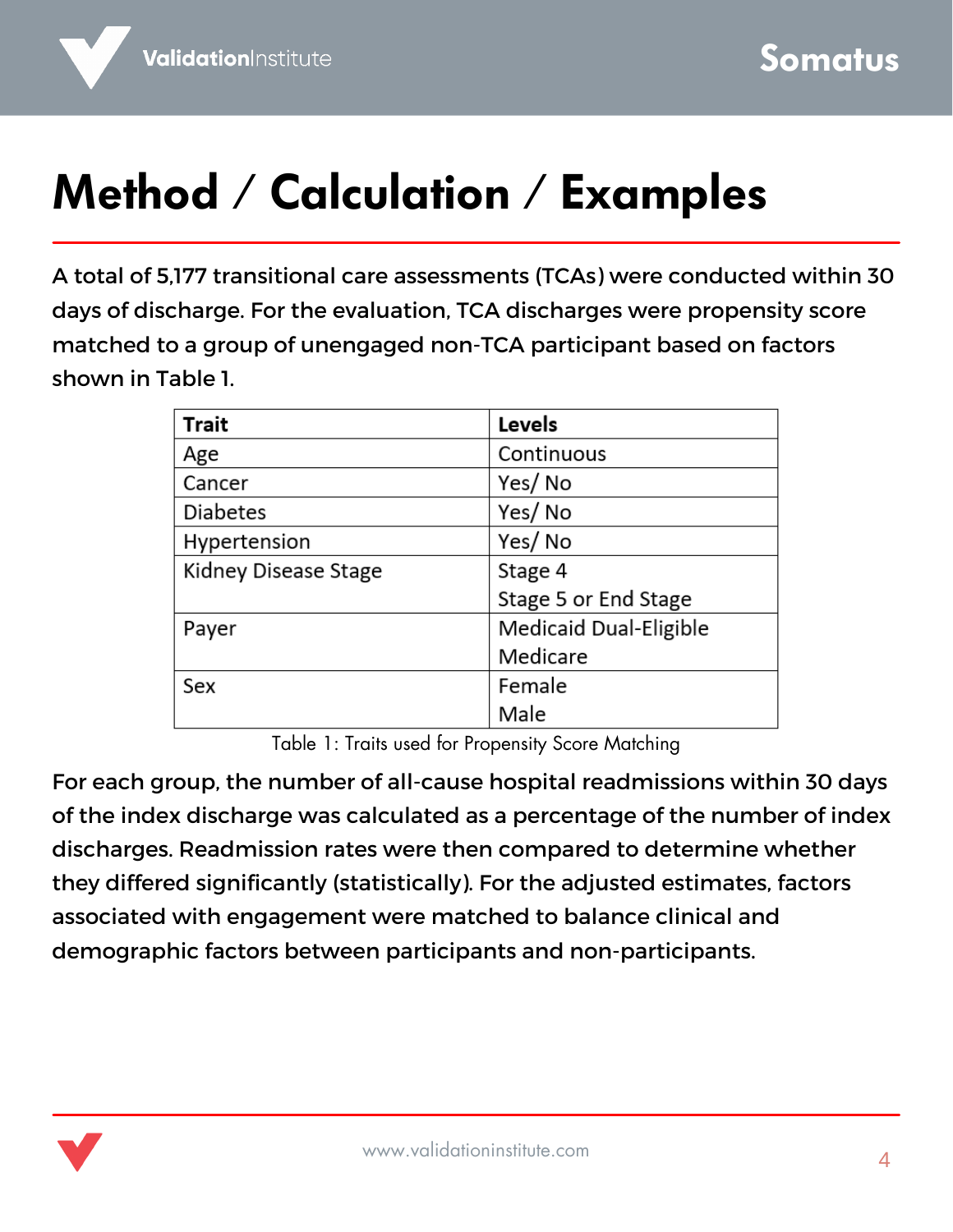## **Findings & Validation**

Graph 1 summarizes the matched non-participant and participant 30-day hospital readmission rates. TCA participants had a significantly lower rate of readmissions at 12.7% compared to the matched non-participants' rate of 21.7% ( $\chi^2$ =129.1,  $p < 0.01$ ).

**TCA participants' likelihood of a hospital readmission was 41.5% lower than that of similar non-participants.**



● No Readmission ● Readmission

Graph 1: Matched Non-Participant and TCA Participant 30-Day All-Cause Hospital Readmission Rates

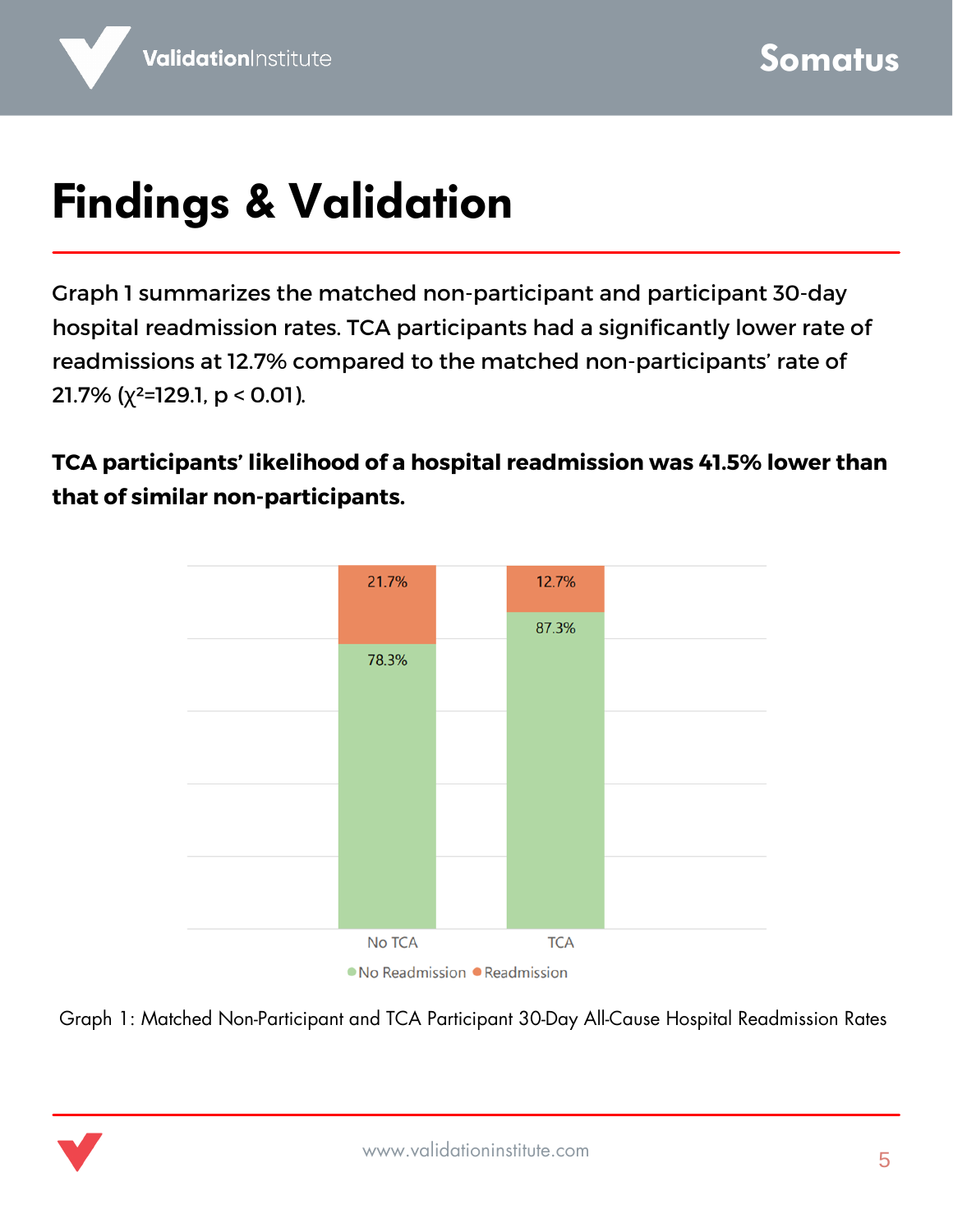### **Limitations**

As the TCA program outcomes were calculated based on claims data, there may have been additional factors that could explain additional variation or improve propensity matching to non-participants. However, improvements due to TCA and non-participant readmission rates were consistent with industry published estimates. Ongoing sensitivity analyses are being conducted to incorporate individual comorbidities in composite predictors of readmission risk specific to the kidney disease patient population. Somatus is also focused on continuing to assess and quantify the impact of social determinants of health to improve outcomes for all patients.

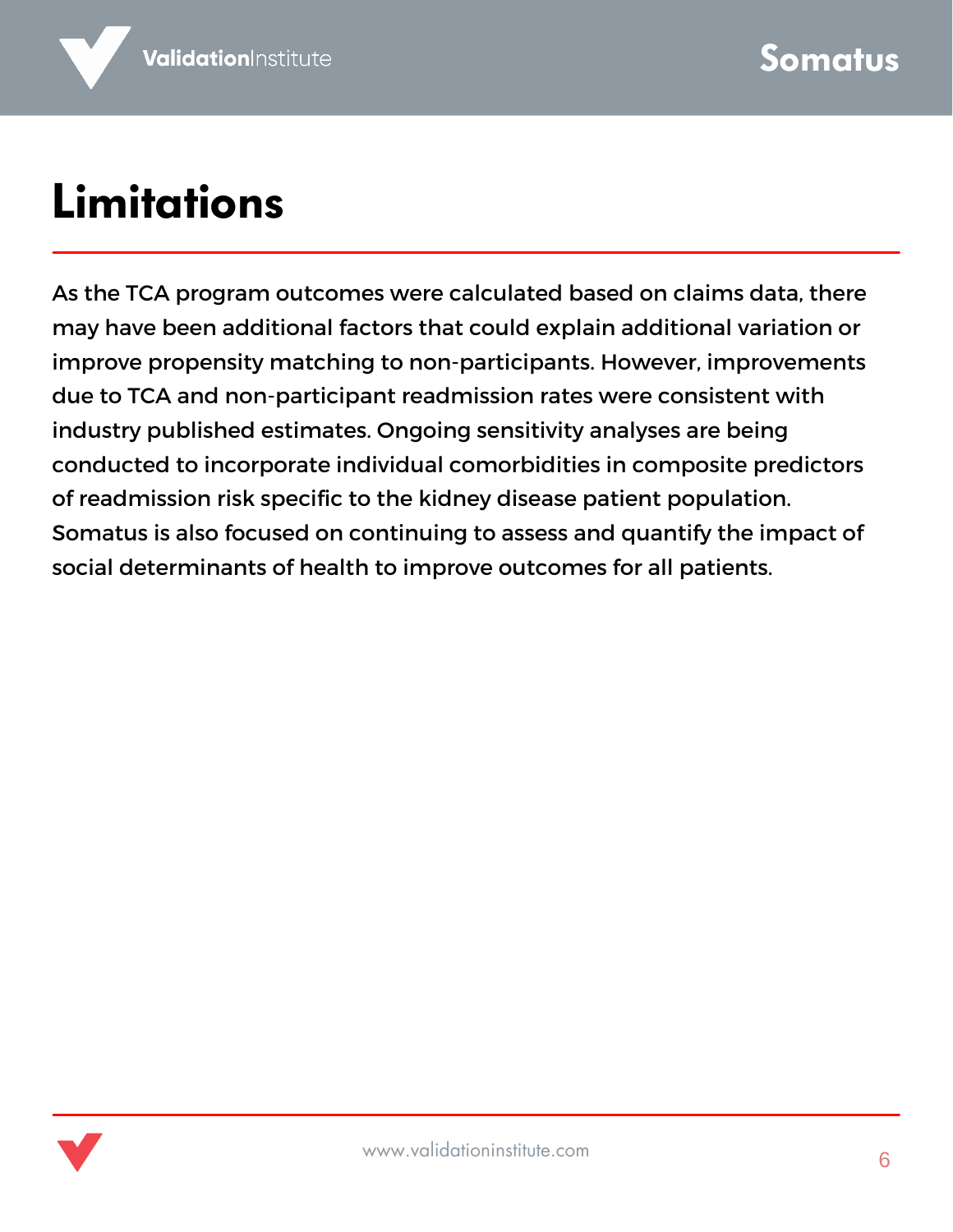### **Validation and Credibility Guarantee**

**Somatus Transitions of Care Assessment Program** achieved Validation for Outcomes. Validation Institute is willing to provide up to a \$25,000 guarantee as part of their Credibility Guarantee Program. To learn more, visit <https://validationinstitute.com/credibility-guarantee/>

> **Savings** Can reduce health care spending per case/participant or for the plan/purchaser overall.

#### **Outcomes**

Product/solution has measurably moved the needle on an outcome (risk, hba1c, events, employee retention, etc.) of importance.

**Metrics** Credible sources and valid assumptions create a reasonable estimate of a program's impact.

> **Contractual Integrity** Vendor is willing to put a part of their fees "at risk" as a guarantee.

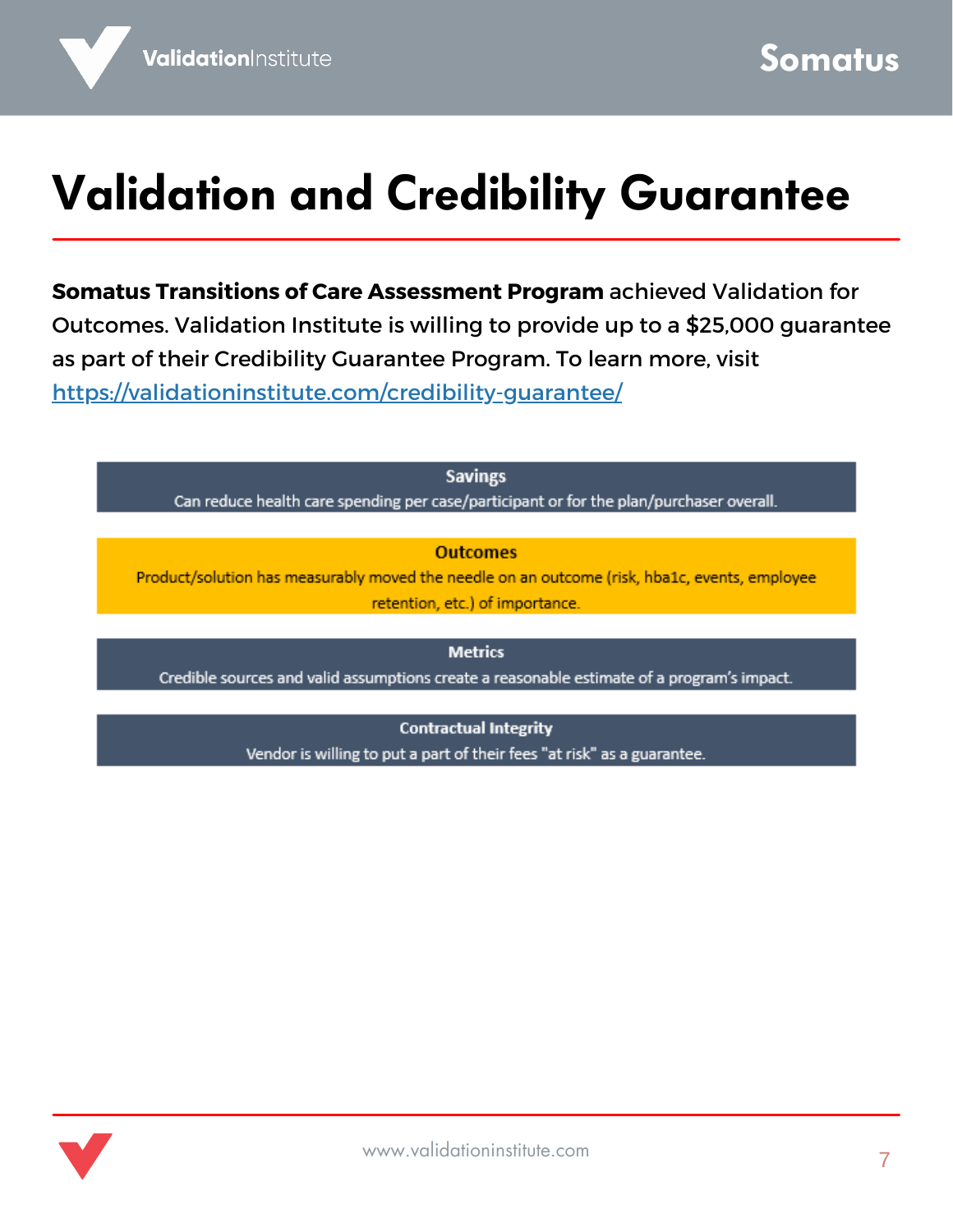VALIDATION INSTITUTE 500 West Cummings Park Woburn, MA 01801



ValidationInstitute

**Validation Expiration: February 2023**

#### **CERTIFICATE OF VALIDATION**

| <b>Applicant:</b>           | Somatus, Inc.<br>1861 International Drive, Ste 600<br><b>McLean, VA 22102</b>                                                                                                             |
|-----------------------------|-------------------------------------------------------------------------------------------------------------------------------------------------------------------------------------------|
| <b>Product:</b>             | <b>Transitions of Care Assessment Program</b>                                                                                                                                             |
| Claim:                      | Kidney disease patients who get Somatus<br><b>Transitions of Care Assessment (TCA) services have</b><br>fewer hospital readmissions than similar patients<br>who do not get TCA services. |
| <b>Validation Achieved:</b> | <b>Validated for Outcomes</b>                                                                                                                                                             |
| <b>Award Date:</b>          | <b>April 2022</b>                                                                                                                                                                         |

Jinda Riddell

**Linda K. Riddell, MS VP, Population Health Scientist Validation Institute**

Benny DiCecca

**Benny DiCecca Chief Executive Officer Validation Institute**